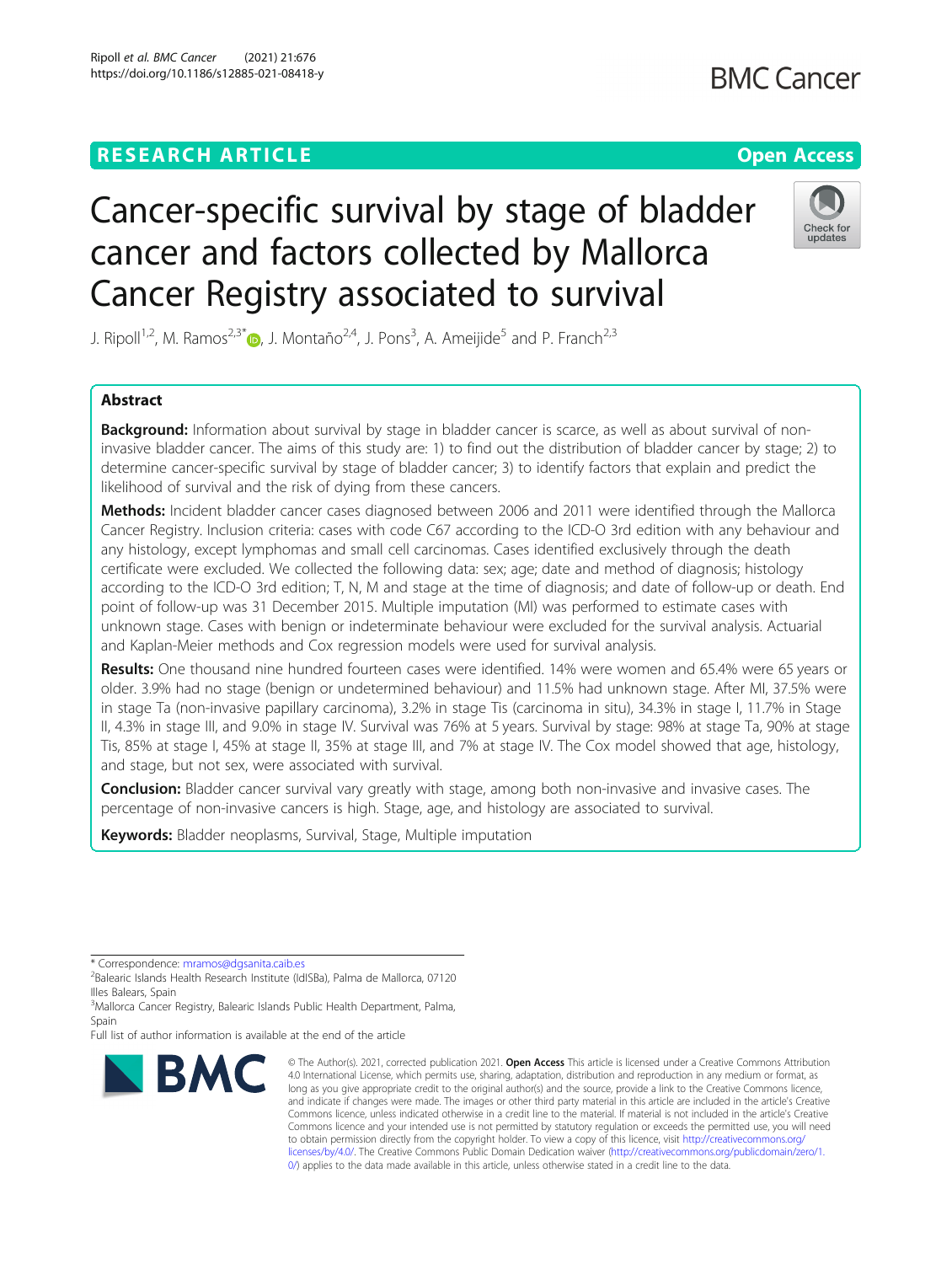#### Background

Bladder cancer is the second most frequent genitourinary cancer after prostate cancer. Europe has one of the highest bladder cancer incidences, especially in Italy and Spain [\[1](#page-7-0)]. According to the Spanish Network of Cancer Registries (REDECAN), bladder cancer is the third most frequent cancer in men and the seventh in women, considering colon and rectal cancer separately. Estimated world adjusted incidence rates for 2019 were 37.7 (CI at 95%: 33.6–42.3) by 100,000 habitants in men and 7.4  $(5.6-9.6)$  in women  $[2]$  $[2]$ . In 2015, adjusted mortality rates were 10.46 by 100,000 habitants in men and 1.71 in women [[3\]](#page-7-0).

The EUROCARE-5 study estimated, for the period 2000–2007, a relative survival at 5 years for bladder cancer of 70.4% (69.3–71.4) for Spain; slightly higher than the European average, which was 68.6% (68.3–68.9). A huge variability in bladder cancer survival was observed due to the inclusion or not of non-invasive cases [\[4](#page-7-0)].

Stage at diagnosis is the most important prognostic factor for invasive bladder cancer, while grade is the most important prognostic factor for non-invasive bladder cancer [\[5](#page-7-0)]. Regarding stage, most studies use the simplified classification based on: localized, regional, and distant categories  $[6-8]$  $[6-8]$  $[6-8]$  $[6-8]$  $[6-8]$ . Information about survival by stage in bladder cancer according to the TNM system is scarce [[9\]](#page-7-0), as well as about survival of non-invasive bladder cancer [\[8](#page-7-0)]. Clinicians use the classification based on: non-muscle invasive bladder cancer (NMIBC), including in situ carcinomas and T1, and muscle-invasive bladder cancer (MIBC), including T2–T4 tumours. Even with optimal treatment, bladder cancer recurs in more than 50% of cases of NMIBC and can progress to MIBC in up to 20% of patients [[10](#page-7-0)].

One of the problems that face population-based cancer registries collecting stage is missing values; the handling of which becomes a challenge in epidemiological research because it introduces bias. Multiple imputation (MI) solves bias and underestimation of population variability by offering similar estimates to the ones obtained with complete data  $[11]$  $[11]$ , and it is an appropriate method to handle missing values of stage in survival cancer studies [[12\]](#page-7-0).

Having information about distribution of cases by stage and survival by stage in bladder cancer is useful for the monitoring of survival trends, and as an overall measure of the effectiveness of health care system in cancer prevention, early diagnosis, and treatment.

The aims of this study were: 1) to find out the distribution of bladder and urinary tract cancer by stage; 2) to determine cancer-specific survival by stage of bladder cancer; 3) to identify factors that explain and predict the likelihood of survival and the risk of dying from this cancer.

#### **Methods**

Retrospective follow-up study of patients living in Mallorca diagnosed with bladder cancer between 2006 and 2011, identified through the Mallorca Cancer Registry.

Study population: cases with code C67 according to the ICD-O 3rd edition with any behaviour and histology except lymphomas (from 9590 to 9720 both included) and small cell carcinomas (from 8041 to 8045 both included) were included, while cases identified exclusively through the death certificate (DCO cases) were excluded.

IACR/IARC rules for multiple cancers were used [\[13](#page-7-0)]. Thus, only the first cancer was registered, whether it was uncertain behaviour, in situ, or invasive. If, subsequently, there was a progression from non-invasive to invasive, the first registered cancer was not modified.

The following data were collected: sex, age, diagnostic method; histology and behaviour according to the ICD-O 3rd edition [[13\]](#page-7-0); date of diagnosis; pathological or clinical tumour size (T), pathological or clinical regional lymph nodes (N), metastasis (M) and stage; date of last follow-up or date of death, and cause of death (bladder cancer or other causes).

Age was grouped as: 15–44 years old, 45–54, 55–64, 65–74, and 75 and over. Diagnostic method was recorded as clinical, pathological, or unknown. Histology was recorded as: papillary transitional cell neoplasia (8130), solid transitional cell neoplasia (8120), and other histology and unspecified (8000, 8001, 8010, 8020, 8033, 8070, 8071, 8082, 8140, 8310, 8480, 8490, 8255, 8900). Behaviour was registered as uncertain, in situ, and invasive.

Stage was calculated according to the UICC 7th edition [[14\]](#page-7-0), but regrouped in the following categories: Ta, Tis, I, II, III, IV, no stage (uncertain behaviour). Pathological T or N status was prioritised over clinical. An integrated approach [[14\]](#page-7-0) was used by combining pathological and clinical components to obtain the stage. The clinical records of cases with missing stage were reviewed in depth to minimise the number of lost values. We did the following assumptions: if T was 1 and N and M were missing, we assigned stage 1; if T was 2 and N and M were missing, we assigned stage 2, as some authors recommend for prostate cancer [[15\]](#page-7-0).

Time was calculated from date of diagnosis to date of death or date of the last follow-up. Vital status referred to the state (alive or dead from bladder cancer or from other causes) at the time of the last follow-up. The clinical records of deceased cases were reviewed in depth to establish precisely the cause of death. Cases that emigrated from Mallorca and lost cases were censored, as well as deaths from other causes for cancer-specific survival. The starting point of follow-up was the date of diagnosis, and the end point was 31 December 2015.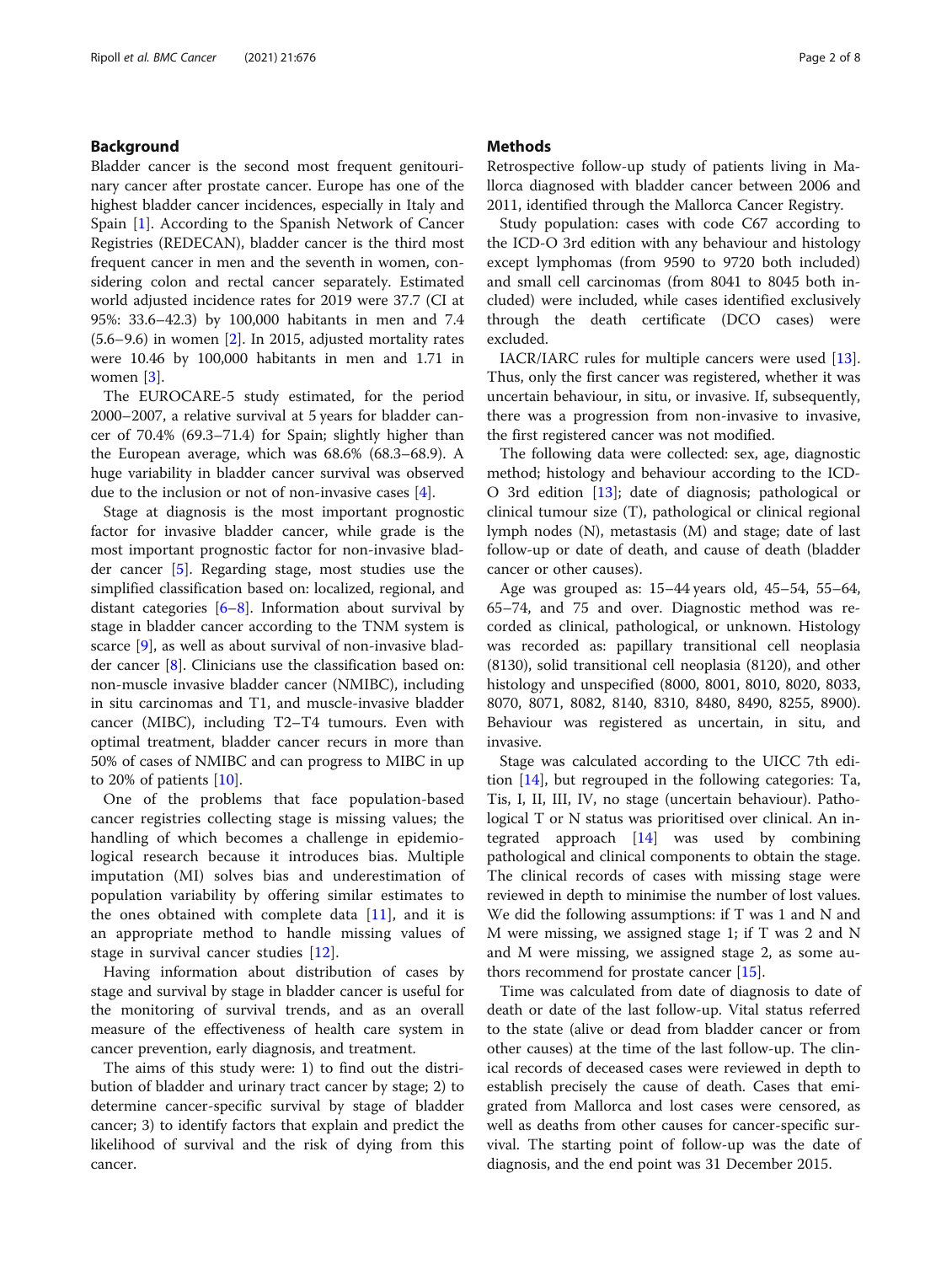#### Statistical analysis

MI was used to obtain stage when this was unknown, following three main steps [\[16\]](#page-7-0). First, we ran the imputation model and replaced each missing value with a set of five imputations by applying the multiple imputation chained equation (MICE) procedure. We made the imputation using the variables sex, age, histology, vital status and survival time. Secondly, we analysed the resulting five imputed and complete data sets independently by applying the Cox regression model. Finally, we obtained a single Cox model using Rubin's rules [\[17\]](#page-7-0) to combine the five estimates resulting from the previous Cox regression model. A more detailed description about the MICE procedure can be found in Ramos et al. [\[18\]](#page-7-0).

We applied the cause-specific survival analysis developed by actuarial and Kaplan-Meier methods to estimate likelihood of survival and risk of death; relative survival using the Ederer II method [[19\]](#page-7-0); the log-rank test to evaluate the statistical differences of the observed survival curves by each categorical variable; the log-rank test for trend to analyze the type of trend of the two variables that can be considered as ordinal, age groups and stage; we also calculated people at risk at the beginning of the study, at 3 and at 5 years. Finally, the Cox regression models were developed to identify prognostic factors of the risk of death. Cases with uncertain behaviour were excluded for the survival analysis, since they have no stage, our main study variable. We considered age as a continuous variable because our interest was to know the effect of each unit increase on the risk of dying from bladder or urinary tract cancer. The proportional hazard assumption for each covariate was tested by introducing time dependent variables. Since age and histology did not meet this assumption, we applied the extended Cox regression, which not only analyses the effect of covariates on the risk of dying, but also allows for the modelling of the time dependent effect of age and histology covariates. The procedure for selecting the variables in the final Cox model was based on the likelihood ratio (LR)test. Thus, initially, sex, age, histology and stage were introduced into the model, as well as timedependent variables of age and histology. To compare the effect of the imputation procedure on the hazard ratio estimation of covariates, the extended Cox regression was performed before and after MI.

MI was carried out with STATA 13, cancer-specific survival analysis with SPSS 23 and relative survival with the "relsurv" library of R.

### Results

A total of 2060 cases of bladder cancer were identified between 2006 and 2011. We worked with 1914 cases because 10 DCO, 1 lymphoma, 12 small cell carcinomas, and 22 cases without follow up data were excluded. Of the 1914 cases, only 14% were women and 65.4% were 65 years or older. 96.3% were diagnosed by pathological methods and There were 11.5% of cases with unknown stage. After MI, 37.5% were in stage Ta (non invasive papillary carcinoma), 3.2% in stage Tis (carcinoma in situ), 34.3% in stage I, 11.7% in stage II, 4.3% in stage III, and 9.01% in stage IV. Almost three of four cases (76.7%) were NMIBC. Full description of the sample is presented in Table [1](#page-3-0).

Survival analysis was performed with 1840 cases, since cases with uncertain behaviour were excluded. Mean time of survival was 6.4 years. Cancer-specific survival was 88% 1 year after diagnosis, 80% at 3 years, 76% at 5 years, and seemed to stabilise 7 years after diagnosis (Table [2](#page-4-0)). Relative survival was 87% 1 year after diagnosis, 77% at 3 years and 69% at 5 years. After MI, cancerspecific survival rates at 5 years after diagnosis were: 98% for stage Ta, 90% for stage Tis, 85% for stage I, 45% for stage II, 35% for stage III, and 7% for stage IV. Without MI, survival would have been a little overestimated in non-invasive and invasive stages, as it is shown in Table [2](#page-4-0) (99% for stage Ta, 91% for stage Tis, 86% for stage I, 48% for stage II, 37% for stage III or 8% for stage IV). After MI, relative survival rates 5 years after diagnosis were: 91% for stage Ta, 82% for stage Tis, 76% for stage I, 42% for stage II, 26% for stage III and 7% for stage IV.

Survival curves showed differences in bladder cancer survival by sex  $(p < 0.001)$ , age  $(p < 0.001)$ , method of diagnosis ( $p < 0.001$  $p < 0.001$ ), histology ( $p < 0.001$ ) (Fig. 1), and stage  $(p < 0.001)$  (Fig. [2](#page-5-0)). Comparing each variable by pair of categories, the group of 75 and older had worse survival, while papillary transitional cell carcinoma presented better survival. Stage Ta had better survival; and no differences were observed between stage Tis and stage I, and between stage II and stage III. Trend analysis shows that age and stage have a significant linear trend ( $p < 0.001$ ).

The maximum likelihood criterion included age, histology, and stage in the final Cox model, but we decided to include also sex according to the bibliographic review. Therefore, time-dependent variables of age and histology were excluded. Table [3](#page-5-0) shows the Cox model before and after MI. Both models (original vs. MI model) determined that younger cases, patients with papillary transitional cell carcinoma, and patients diagnosed in stage Tis and stage I, have a better prognosis. From stage I, survival of bladder cancer worsened greatly.

#### **Discussion**

Cancer-specific bladder survival at 5 years in Mallorca was 76%, and relative survival was 69%, higher to the unadjusted European average (66.28%) [\[20](#page-7-0)], probably because our percentage of non-invasive cancers (Ta and Tis) was high (40.5%).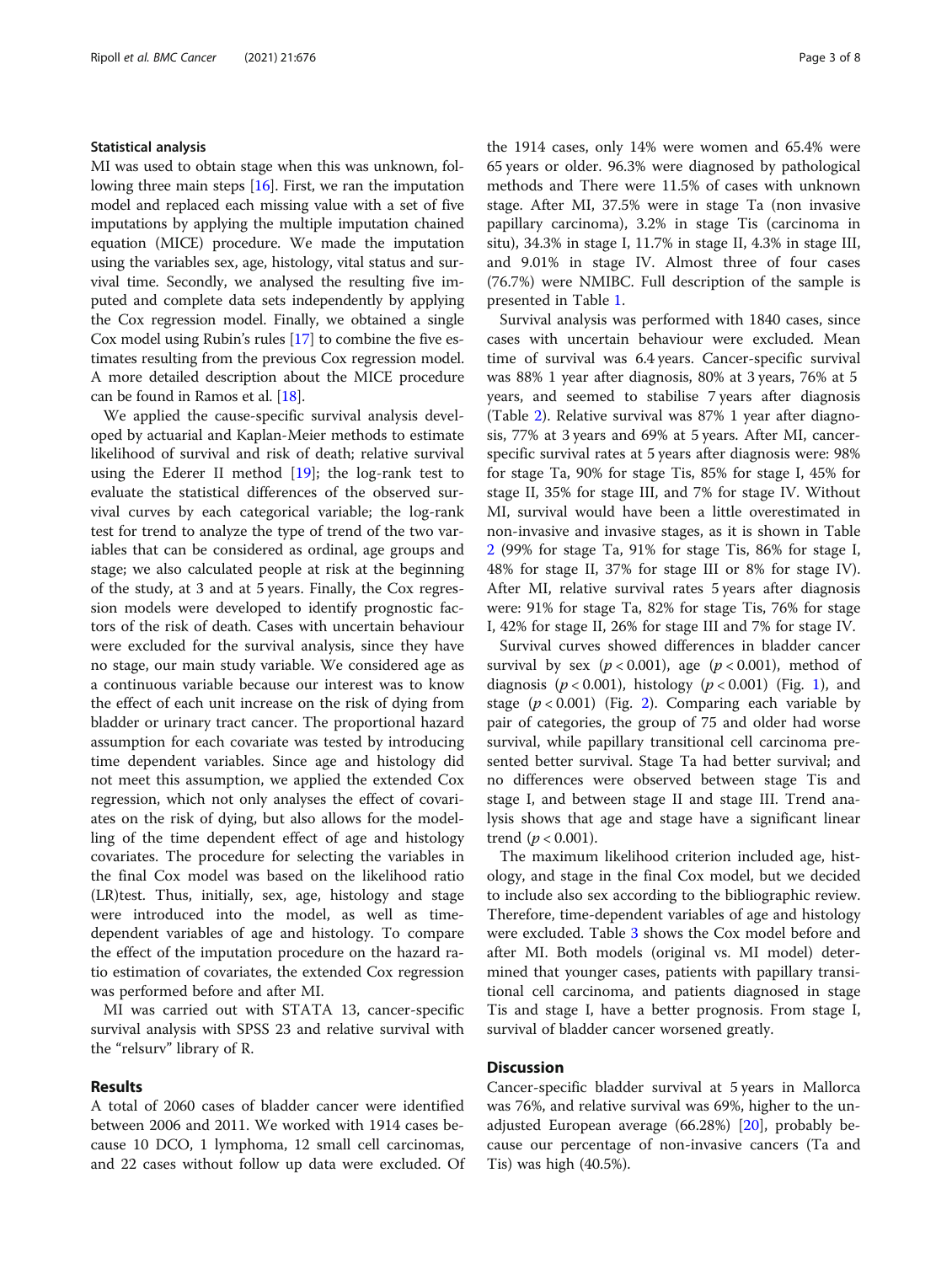<span id="page-3-0"></span>Table 1 Sociodemographic and clinical description of bladder cancer cases diagnosed in Mallorca between 2006 and 2011 ( $N =$ 1914)

| Variable                                             | <b>Categories</b>                         | N            | $\%$    | % Valid | <b>After MI</b> |
|------------------------------------------------------|-------------------------------------------|--------------|---------|---------|-----------------|
| Sex                                                  | Women                                     | 268          | 14.0    | 14.0    |                 |
|                                                      | Men                                       | 1646         | 86.0    | 86.0    |                 |
| Age                                                  | $15 - 44$                                 | 45           | 2.4     | 2.4     |                 |
|                                                      | $45 - 54$                                 | 172          | 9.0     | 9.0     |                 |
|                                                      | $55 - 64$                                 | 445          | 23.2    | 23.2    |                 |
|                                                      | $65 - 74$                                 | 548          | 30.2    | 30.2    |                 |
|                                                      | 75 or $+$                                 | 674          | 35.2    | 35.2    |                 |
| Diagnostic method                                    | Pathological                              | 1843         | 96.3    | 96.3    |                 |
|                                                      | Clinical                                  | 65           | 3.4     | 3.4     |                 |
|                                                      | Unknown                                   | $\epsilon$   | 0.3     | $0.3\,$ |                 |
| Histology                                            | Papillary transitional neoplasia          | 1096         | 57.3    | 57.3    |                 |
|                                                      | Solid transitional neoplasia              | 713          | 37.3    | 37.3    |                 |
|                                                      | Other histology and unspecified           | 105          | $5.5\,$ | 5.5     |                 |
| <b>Behaviour</b>                                     | Invasive                                  | 1160         | 60.6    | 60.6    |                 |
|                                                      | In situ                                   | 680          | 35.5    | 35.5    |                 |
|                                                      | Uncertain                                 | 74           | 3.9     | 3.9     |                 |
| Clinical or pathological tumour size (T_PT)          | $\mathbf{1}$                              | 566          | 29.6    | 44.0    |                 |
|                                                      | $\overline{2}$                            | 207          | 10.8    | 16.1    |                 |
|                                                      | 3                                         | 68           | 3.6     | 5.3     |                 |
|                                                      | 4a                                        | 58           | 3.0     | 4.5     |                 |
|                                                      | 4b                                        | $\mathbf{1}$ | 0.1     | 0.1     |                 |
|                                                      | a (histology 8130 and behaviour in situ)  | 298          | 15.6    | 23.2    |                 |
|                                                      | is (histology 8120 and behaviour in situ) | 13           | 0.7     | $1.0\,$ |                 |
|                                                      | uncertain behaviour                       | 74           | 3.9     | 5.8     |                 |
|                                                      | Missing                                   | 629          | 32.9    |         |                 |
| Clinical or pathological regional lymph nodes (N_PN) | 0                                         | 187          | $8.8\,$ | 68.8    |                 |
|                                                      | $\mathbf{1}$                              | 33           | 1.7     | 12.1    |                 |
|                                                      | $\overline{2}$                            | 46           | 2.4     | 16.9    |                 |
|                                                      | 3                                         | 6            | 0.3     | 2.2     |                 |
|                                                      | Missing                                   | 1642         | 85.8    |         |                 |
| Metastasis(M)                                        | 0                                         | 237          | 12.4    | 80.6    |                 |
|                                                      | $\mathbf{1}$                              | 57           | $3.0\,$ | 19.4    |                 |
|                                                      | Missing                                   | 1620         | 84.6    |         |                 |
| Stage <sup>a</sup>                                   | Ta                                        | 625          | 32.7    | 38.6    | 37.3            |
|                                                      | Tis                                       | 53           | $2.8\,$ | 3.3     | $3.2\,$         |
|                                                      | $\mathsf{L}$                              | 564          | 29.5    | 34.8    | 34.2            |
|                                                      | $\, \parallel$                            | 181          | 9.5     | 11.2    | $11.8\,$        |
|                                                      | $\ensuremath{\mathsf{III}}\xspace$        | 67           | $3.5\,$ | 4.1     | 4.3             |
|                                                      | $\dot{\mathbb{N}}$                        | 129          | $6.7\,$ | 8.0     | 9.1             |
|                                                      | No stage                                  | $74\,$       | 3.9     |         |                 |
|                                                      | Missing                                   | 221          | 11.5    |         |                 |

a values imputed for each category of stage: Ta: 306 (27.7%); Tis: 27 (2.4%); I: 326 (29.5%); II: 184 (16.6%); III: 66 (5.9%); IV: 196 (17.7%)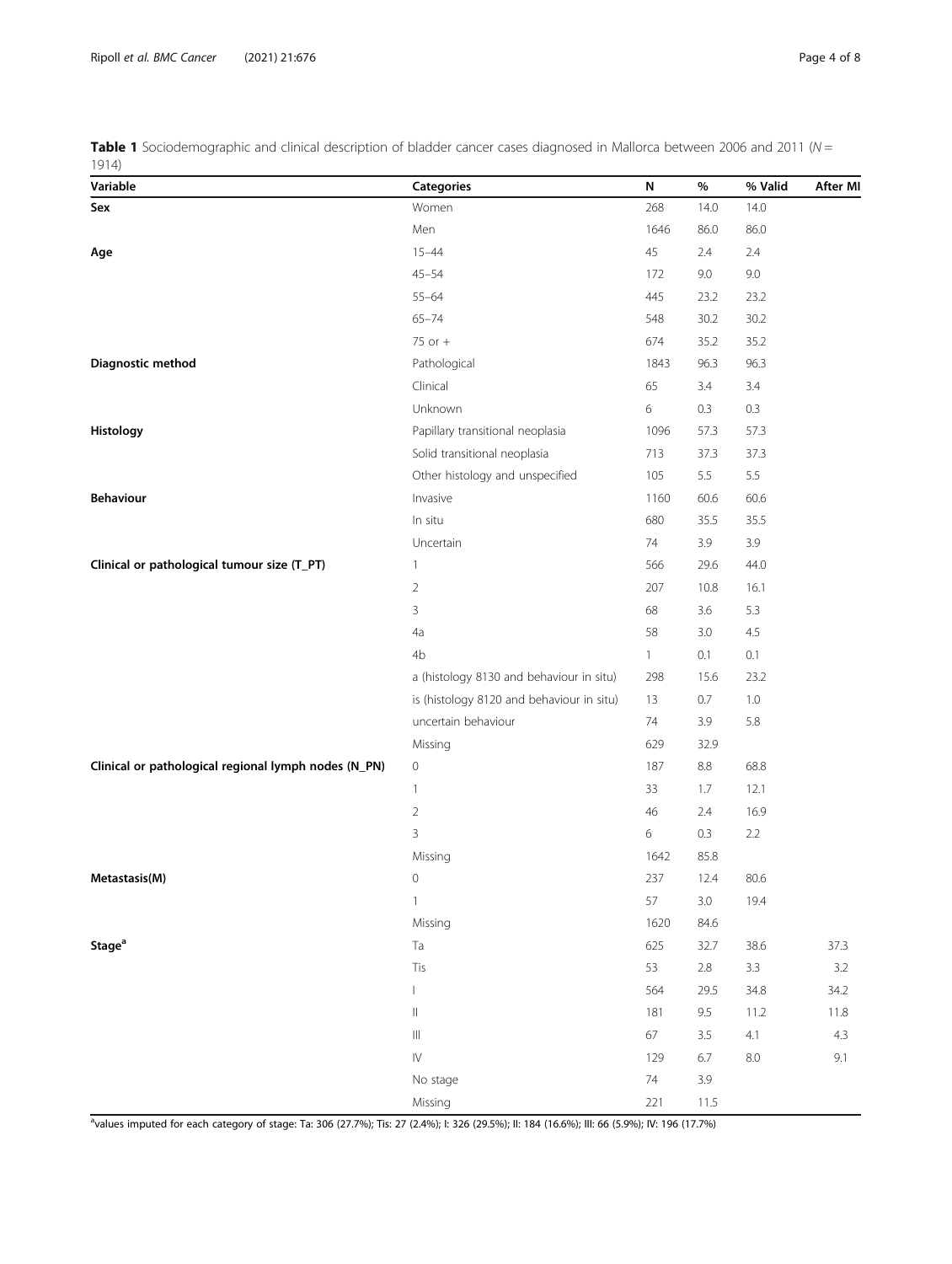|                              | by follow-up year in percentages |                  |         |          |           |                             |       |          |                  |         |          |           |          |       |
|------------------------------|----------------------------------|------------------|---------|----------|-----------|-----------------------------|-------|----------|------------------|---------|----------|-----------|----------|-------|
| Original data set $n = 1619$ |                                  |                  |         |          |           | Imputed data set $n = 1840$ |       |          |                  |         |          |           |          |       |
| Year                         | Stage Ta                         | <b>Stage Tis</b> | Stage I | Stage II | Stage III | Stage IV                    | Total | Stage Ta | <b>Stage Tis</b> | Stage I | Stage II | Stage III | Stage IV | Total |
|                              | 100                              | 98               | 97      | 74       | 66        | 44                          | 88    | 100      | 98               | 96      | 71       | 65        | 42       | 88    |
| $\mathcal{P}$                | 99                               | 98               | 95      | 59       | 49        | 27                          | 83    | 99       | 97               | 94      | 57       | 46        | 25       | 83    |
| 3                            | 99                               | 94               | 91      | 55       | 45        | 19                          | 80    | 99       | 93               | 90      | 52       | 42        | 18       | 80    |
| 4                            | 99                               | 91               | 89      | 49       | 45        | 12                          | 78    | 99       | 90               | 88      | 47       | 41        |          | 78    |
| 5                            | 99                               | 91               | 86      | 48       | 37        | 8                           | 76    | 98       | 90               | 85      | 45       | 35        |          | 76    |
| 6                            | 98                               | 85               | 85      | 46       | 37        | 8                           | 75    | 98       | 85               | 84      | 43       | 35        | 6        | 75    |

<span id="page-4-0"></span>Table 2 Cancer-specific survival rates of bladder cancer cases diagnosed in Mallorca between 2006 and 2011 by actuarial method

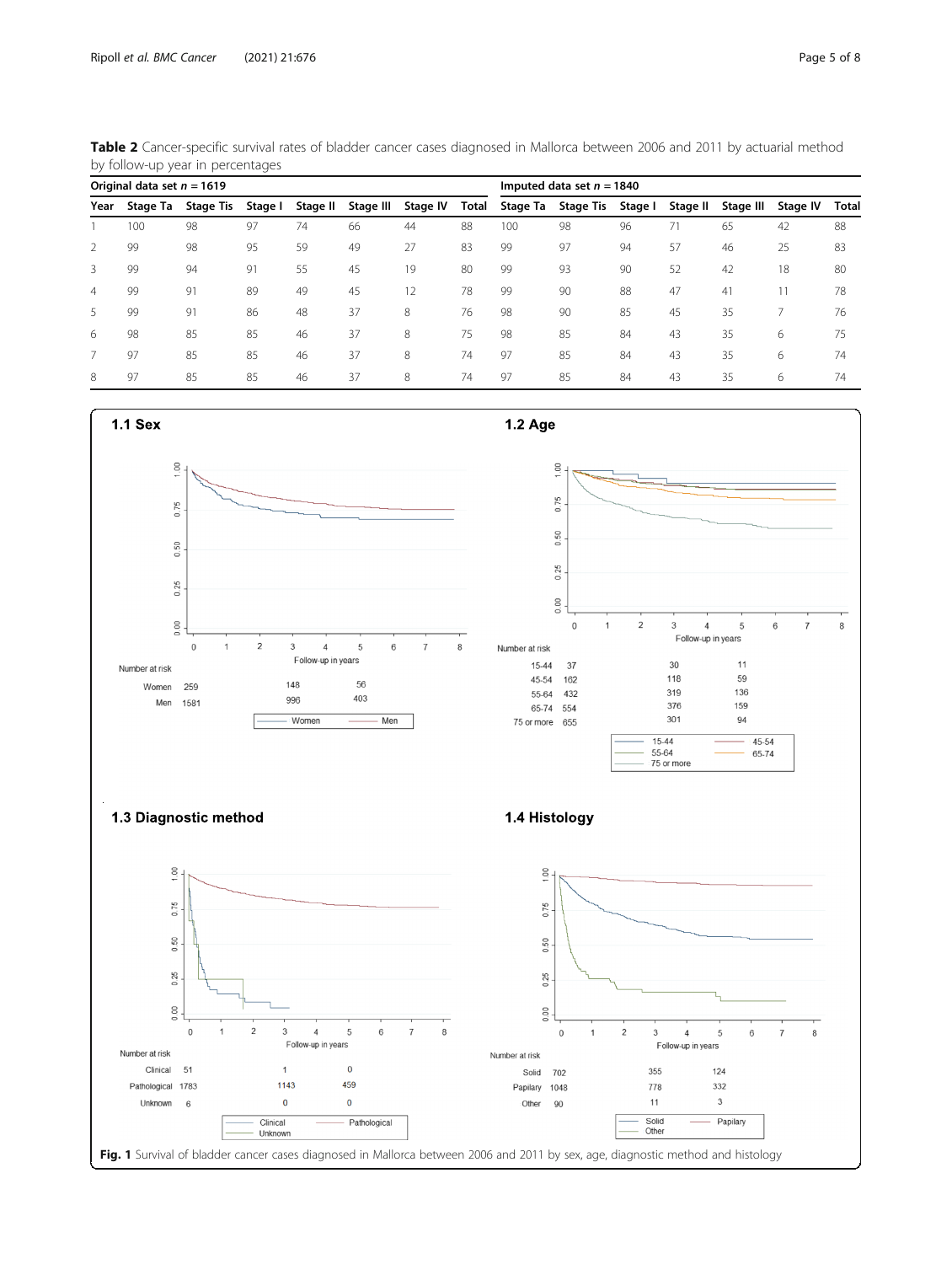<span id="page-5-0"></span>

Survival by stage in bladder cancer varied greatly according to stage, among both non-invasive and invasive cancers. In non-invasive carcinomas, it is probably related with the grade. As far as we know, this is the first study that shows survival by stage in bladder cancer using the UICC 7th edition instead of the simplified classification (localized, regional and distant), which masks important differences in survival under the category of localized. We have observed a different survival between Ta and Tis, as well as a similar survival between Tis and T1. Between stage I and stage II, survival at 5 years halved. Survival for stage IV was very poor, lower than 10%, as found in other studies  $[7, 8]$  $[7, 8]$  $[7, 8]$  $[7, 8]$  $[7, 8]$ . The use of multiple imputation for unstaged cases was important in order to not overestimate the survival by stage, as probably happened in other studies [\[7](#page-7-0)]. Relative survival was lower than cancer-specific survival, globally and in each stage, as expected according other studies [\[21,](#page-7-0) [22\]](#page-7-0).

Apart from stage, age and histology were associated with survival in bladder cancers, but not sex. These cancers are closely related with age. In our study, two of three cases were 65 or more years old, but age was also associated to survival, especially in people older than 74. It is concordant with some studies  $[4, 7]$  $[4, 7]$  $[4, 7]$ , but not with all of them [\[8](#page-7-0)]. Papillary transitional cell carcinoma cases had better survival than solid transitional ones, as

|                        | Model 1 Original data set $n = 1619$ |               |       |           | Model 2 Imputed data set $n = 1840$ |               |       |           |  |
|------------------------|--------------------------------------|---------------|-------|-----------|-------------------------------------|---------------|-------|-----------|--|
|                        | HR                                   | 95% CI        | р     | Std. Err. | HR                                  | 95% CI        | p     | Std. Err. |  |
| Sex                    | 1.04                                 | 0.74;1.45     | 0.810 | 0.17      | 1.04                                | 0.74;1.48     |       |           |  |
| Age                    | 1.07                                 | 1.05; 1.07    | 0.000 | 0.01      | 1.05                                | 1.04; 1.07    | 0.000 | 0.00      |  |
| Histology (ref. solid) |                                      |               |       |           |                                     |               |       |           |  |
| Papillary transitional | 0.46                                 | 0.31; 0.69    | 0.004 | 0.09      | 0.51                                | 0.35; 0.71    | 0.000 | 0.1       |  |
| Other and unspecified  | 1.99                                 | 1.37; 2.91    | 0.000 | 0.38      | 1.90                                | 1.39; 2.59    | 0.000 | 0.3       |  |
| Stage (ref. stage Ta)  |                                      |               |       |           |                                     |               |       |           |  |
| Stage Tis              | 3.04                                 | 0.95:9.74     | 0.060 | 1.80      | 3.13                                | 0.94; 10.33   | 0.030 | 1.7       |  |
| Stage I                | 5.00                                 | 2.40; 10.39   | 0.000 | 1.86      | 5.36                                | 2.51; 11.45   | 0.000 | 1.9       |  |
| Stage II               | 18.94                                | 8.63; 41.55   | 0.000 | 7.59      | 20.95                               | 9.31; 47.11   | 0.000 | 7.3       |  |
| Stage III              | 37.40                                | 16.34: 85.62  | 0.000 | 15.80     | 37.40                               | 15.85; 88.25  | 0.000 | 12.5      |  |
| Stage IV               | 84.37                                | 38.64; 184.21 | 0.000 | 33.61     | 72.93                               | 33.21; 160.15 | 0.000 | 23.9      |  |

Table 3 Cox regression model of bladder cancer cases diagnosed in Mallorca between 2006 and 2011

Note: HR Hazard ratio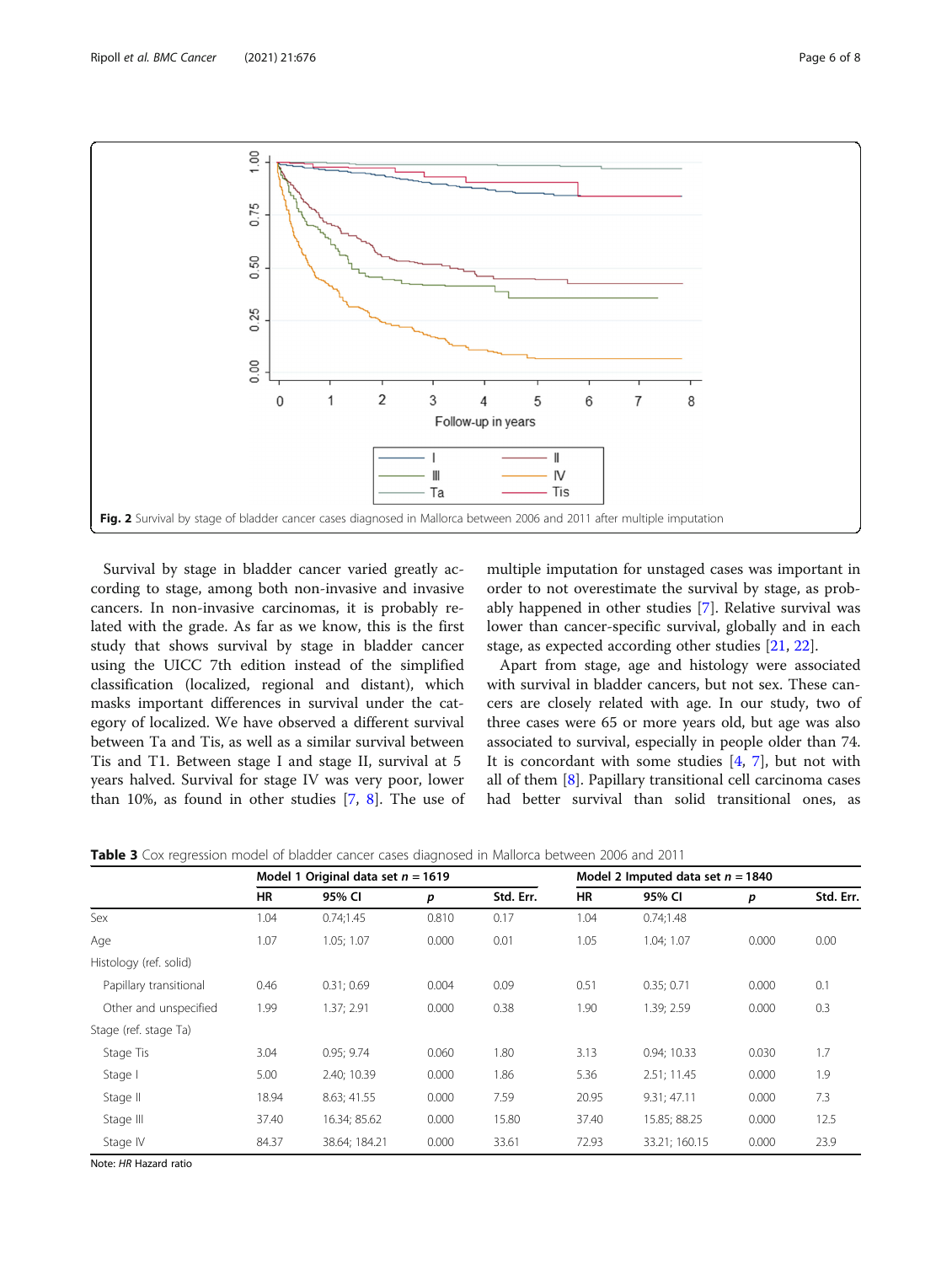expected. The other and unspecified histology category was heterogeneous and showed that the survival of these cases was better than the solid transitional cell cases. All together could add information to the results of a systematic review, which did not find worse prognosis for histological variants [[23\]](#page-7-0).

Regarding sex, most studies have found worse survival of bladder cancer in women respect to men, contrary to what happens with other cancers. Differences in stage at the diagnosis, anatomical differences, diagnostic delay, or more accurate diagnosis and treatment in men have been argued to explain such difference in survival [[4,](#page-7-0) [9](#page-7-0), [24](#page-7-0)–[26](#page-7-0)]. Nevertheless, a study has recently observed that women have a less favourable prognosis in bladder cancer only the first 2 years after diagnosis, particularly in a muscle invasive disease [\[9](#page-7-0)]. We found worse survival in women in bivariant analysis, but no differences in survival by sex adjusting by age, histology, and stage. Differences in mortality were found after adjusting also by stage, but by simplified classification. So, we add evidence to the no differences of survival by sex in bladder tract cancer.

We opted for cancer-specific survival instead of relative survival, because the Mallorca Cancer Registry has complete access to the cause of death from the Balearic Islands Mortality Registry, and because since 2008, both registries have improved the quality of the data thanks to the access to electronic clinical records from public hospitals and health centres. We are aware that the cancer-specific survival, but also the relative survival, are useful for epidemiologic purposes, but not for the risk communication between clinicians and patients, where the crude mortality, considering competitive risks, is more adequate [[27](#page-7-0), [28](#page-7-0)].

Nonetheless, our study is subject to some limitations related to the procedures of the Mallorca Cancer Registry. First, it did not register the grade for non-invasive bladder cancer. Even though there is agreement in that grade is the most important prognostic factor in non invasive bladder cancers [[5\]](#page-7-0), there are some discrepancies about which is the optimal classification along with inter observer variability in the pathologist's grade qualification [\[29\]](#page-7-0). In any case, without collecting the grade, the Mallorca Cancer Registry identify part of the high-grade non-invasive bladder cancer, all the solid transitional cases, but we miss the papillary transitional high-grade cases.

Secondly, until 2018, the Mallorca Cancer Registry only registered the first bladder or urinary tract cancer, even if the first was non-invasive and the second was invasive. That means that probably we have missed some multiple (urinary tract and bladder cancers) cases. This has changed and, nowadays, it collects all recurrences.

Finally, Tis may be underreported because some pathologist reports show the diagnosis is transitional

papillary carcinoma, but their corresponding complete texts indicate that areas of carcinoma in situ are also viewed. We are aware that, sometimes, we missed this detail.

### Conclusion

Bladder cancer survival vary greatly with stage, among both non-invasive and invasive cases. The percentage of non-invasive cancers is high. Stage is the main factor associated to survival. Age and histology are also associated to survival, but sex has no association.

#### **Abbreviations**

DCO: Cases identified only through death certificate; EUROCARE-5: Survival of cancer patients in Europe, 5th edition; HR: Hazar ratio; ICD-O: International Classification of Diseases for Oncology; M: The absence or presence of distant metastasis. It's a component of TNM; MI: Multiple imputation; MIBC: Muscle-invasive bladder cancer; NMIBC: Non-muscle invasive bladder cancer; N: The absence or presence of regional lymph node metastasis. It's a component of TNM; N\_PT: Pathological or clinical N; REDECAN: Spanish Network of Cancer Registries; T: The extent of the primary tumour; TNM: Classification of malignant tumours. International Union Against Cancer; T\_PT: Pathological or clinical T

#### Acknowledgements

We are deeply grateful to Juan Gervasio Rebollo Roca for his English review of the manuscript.

#### Authors' contributions

MR and JM designed the study. PF collected the data. JR, JM and AA did the analysis. MR, JM, JP and JM discussed the results. MR, JR and JP wrote the first version of the manuscript. MR, JM, JR, JP, AA and PF reviewed the manuscript. The author(s) read and approved the final manuscript.

#### Funding

This study was funded by a public grant from the Ministry of Health, Carlos III Institute and the European Union (FEDER) (PI14/01199). The funding bodies played no role in the design of the study and collection, analysis, and interpretation of data, and in writing the manuscript.

#### Availability of data and materials

All data of the study are available to other authors.

#### **Declarations**

#### Ethics approval and consent to participate

This study was approved by the ethics committee of Balearic Islands on the 23rd July 2014. (IB 2363/14), who authorized us to access to Mallorca Cancer Registry raw data.

#### Consent for publication

Not Applicable

#### Competing interests

We declare that we have no competing interests.

#### Author details

<sup>1</sup> Primary Care Research Unit of Mallorca, Balearic Health Service, Palma, Spain <sup>2</sup>Balearic Islands Health Research Institute (IdISBa), Palma de Mallorca, 07120 Illes Balears, Spain. <sup>3</sup>Mallorca Cancer Registry, Balearic Islands Public Health Department, Palma, Spain. <sup>4</sup>University of the Balearic Islands, Palma, Spain.<br><sup>5</sup>Tarragona Cancer Bogisty, Cancer Epidemiology and Provention Sonrico. Tarragona Cancer Registry, Cancer Epidemiology and Prevention Service. Sant Joan de Reus University Hospital, IISPV., Reus, Spain.